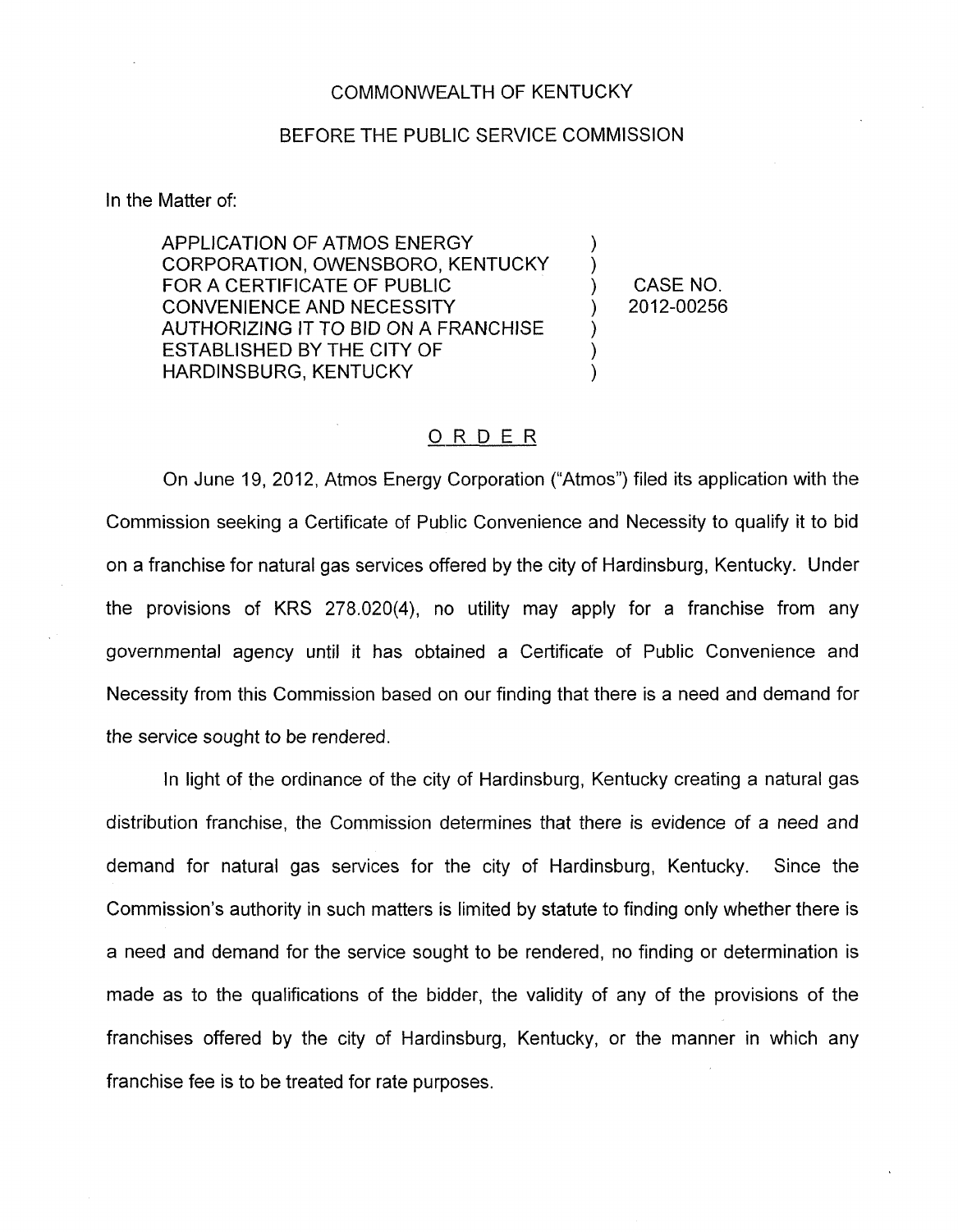IT IS THEREFORE ORDERED that:

I. Atmos is granted a Certificate of Public Convenience and Necessity that authorizes it to bid on a franchise for natural gas services offered by the city of Hardinsburg, Kentucky.

2. Atmos, if it becomes the successful bidder, shall file two copies of the franchise agreement with the Commission's tariff branch.

**3.** This Order shall not be construed as granting a Certificate of Public Convenience and Necessity to construct utility facilities for the city of Hardinsburg, Kentucky.

By the Commission

Commissioner Breathitt is abstaining from this proceeding.



**ATTES** Executive Director